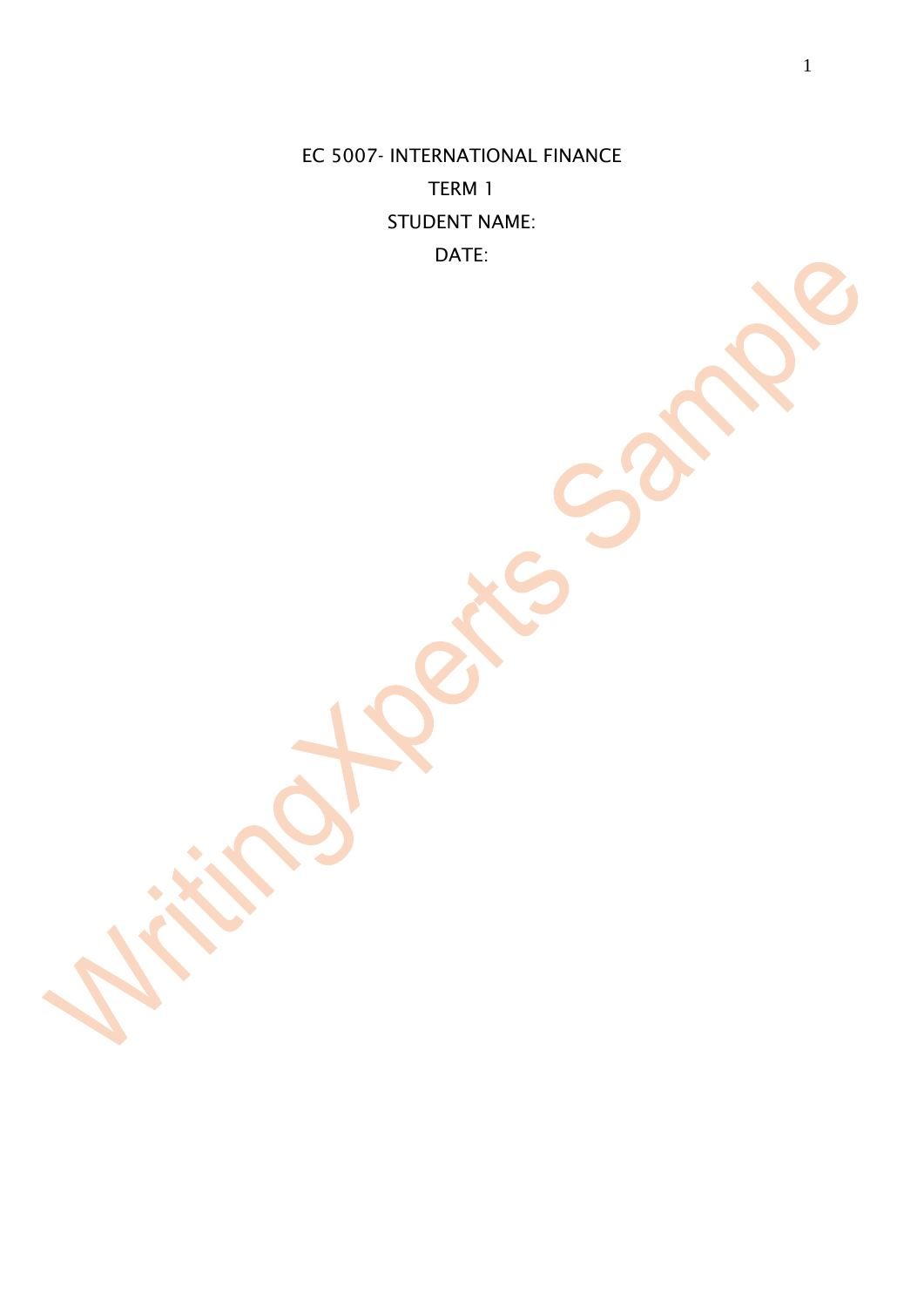### ABSTRACT

The given assignment reflects the adjustment of spot rate as per the purchasing power parity and the explanation on Law of one price. The relation between the purchasing power parity and the Law of one price has also been explained. An attempt has been made to solve both the practical questions given in the assignment.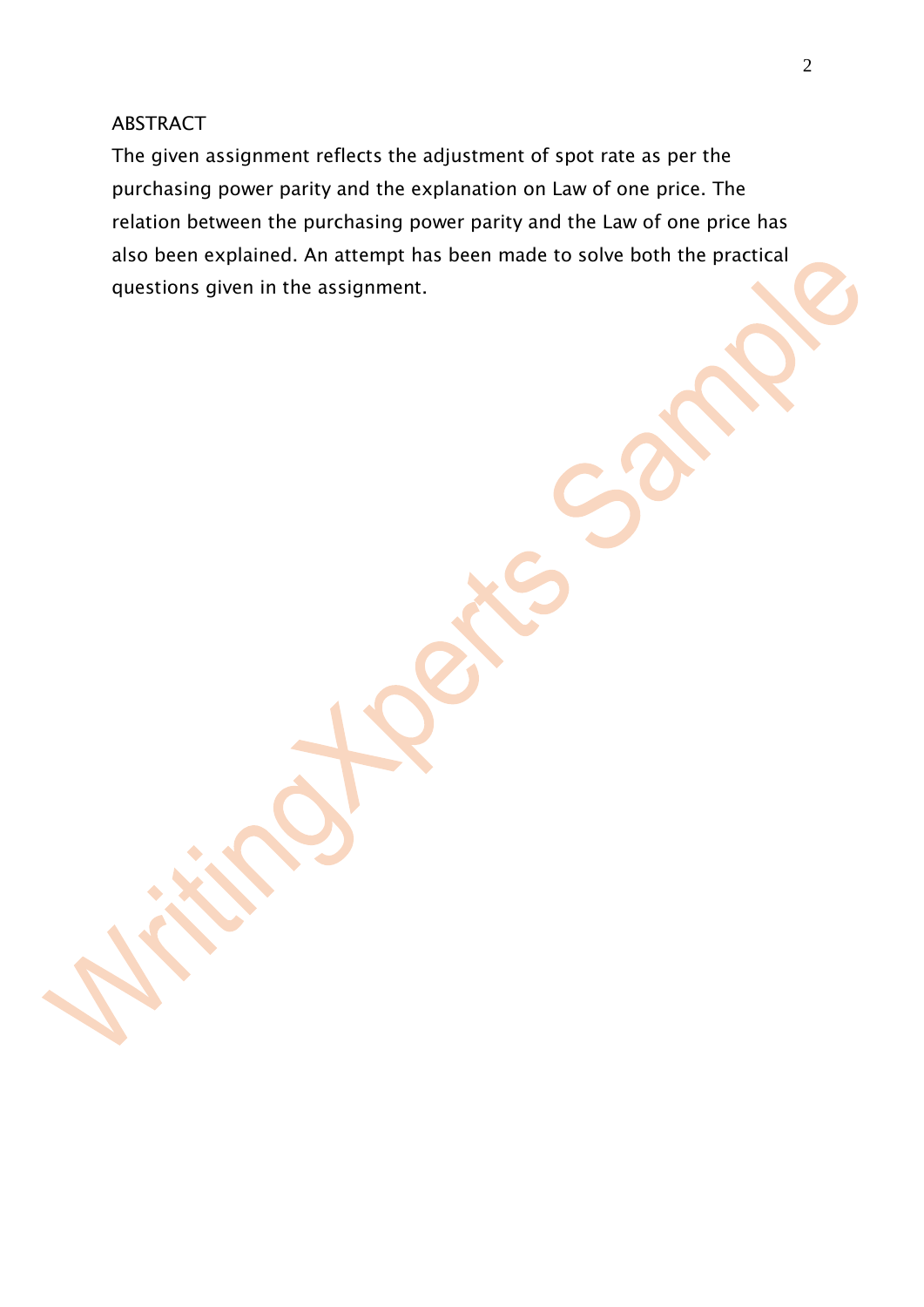# Contents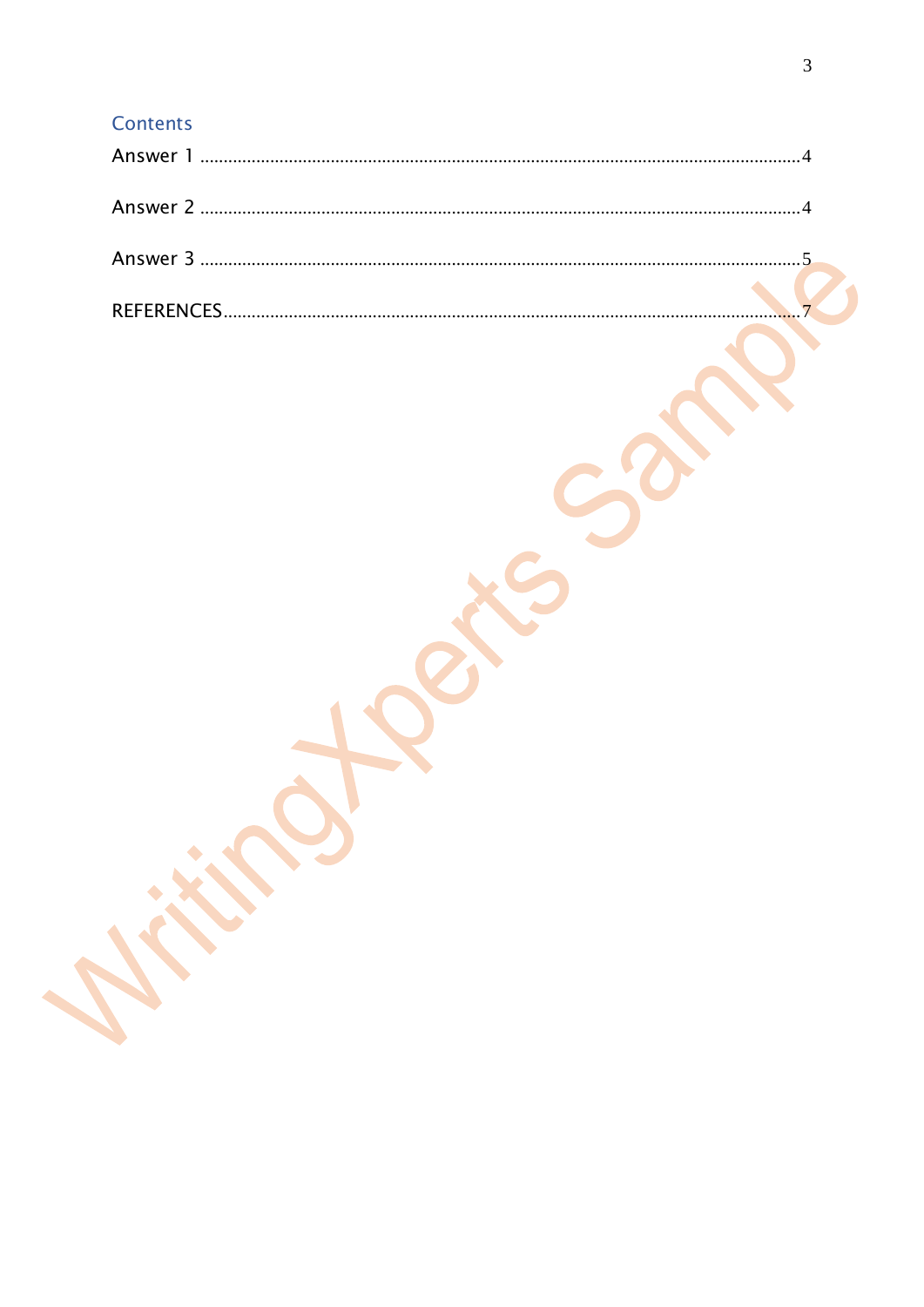# <span id="page-3-0"></span>Answer 1

<span id="page-3-1"></span>Forward contract National = USD 2,000,000 Forward exchange rate = 0.8009 GBP/USD

Counterpart A is short on the GBP/USD forward contract since it wants to buy USD, and a fixed exchange rate is wanted.

If the spot exchange rate on the 30th august 2019 with the value 0.8020 At the future spot rate of 0.8020, as B has a locked rate of 0.8009, so it is likely to default, to sell USD 2 million to counterpart A.

Counterpart B's opportunity cost in the forward contract is calculated as follows:

= (Future spot rate – Forward exchange rate) \* National

```
=(0.8020-0.8009) *$2,000,000
```
 $= $2200$ 

If the spot exchange rate on the 30th august 2019 with the value 0.8001 At the future spot rate of 0.8001, as A has a locked rate of 0.8009, so it is likely to default, to sell USD 2 million to counterpart B.

Counterpart B's opportunity cost in the forward contract is calculated as follows:

 $=$  (Forward exchange rate – Future spot rate)  $*$  National

 $=(0.8009-0.8001)*$ \$2,000,000

 $= $1600$ 

If the spot exchange rate on the 30th august 2019 with the value 0.8009

```
Neither party is going to default as the spot rate = forward rate
Counterpart A's opportunity cost in the forward contract = (Forward 
exchange rate – Future spot rate) * National
=(0.8009-0.8009)*$2000000
```

```
= 0
```
# Answer 2

As per the question, it has been assumed that Spot rate  $= 0.1131$ GBP/CNY China inflation rate = 5%, UK inflation rate =  $2\%$ As per the purchasing power parity condition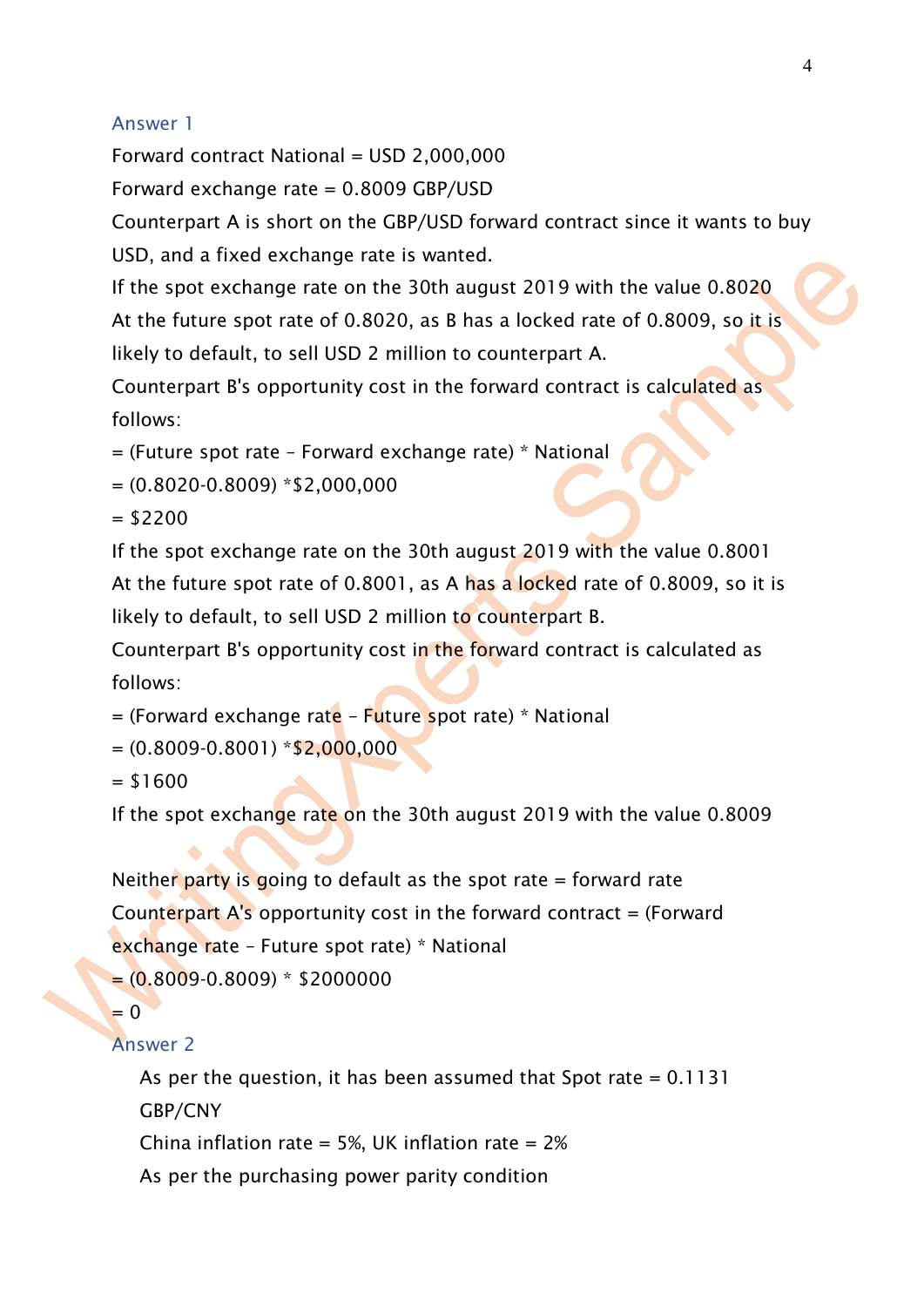```
Expected future spot rate = Spot rate GBP/CNY *(1 + UK inflation rate)/
```
- (1+ China inflation rate))
- $= 0.1131$ <sup>\*</sup>((1+2%)/ (1+5%))
- $= 0.109868$  GBP/CNY

# <span id="page-4-0"></span>Answer 3

The Law of one price (LOOP) states that if the prices the goods are stated in the same currency, then such goods should have the same price (Cardebat et al., 2017). However, there are many assumptions that need to be assumed in this Law.

Competition in the market is free.

There are no restrictions on trade.

Prices are flexible. It means buyers, as well as sellers, cannot manipulate the prices of the goods.

Moreover, arbitrage opportunities will arise if the prices of the same goods are not the same. If the prices of the goods are not kept the same, then opportunities for arbitration will arise. It means that a trade can be conducted by persons by buying goods at lower prices and then selling such goods at a higher price in another market, thus, making a profit on the same goods by dealing in different markets. Sometimes, Law of one price does not hold good every time. For instance, if there are some goods on which there are trade barriers, or on which there is an involvement of transaction costs, then on such goods, this la will not hold good.

It has been believed that the Law of one price is much better applicable in the financial market as compared to international trade.

According to the Law of one price,  $Pd = pf * S$ 

Where: pd- good's price in the domestic country, pf - good's price in the international country, S- exchange rate of national and international country

Purchase Price Parity can also be measured from this Law. As per the purchasing power parity, Equal purchasing power should be established in relation to the goods in two different markets (Lothian, 2016). The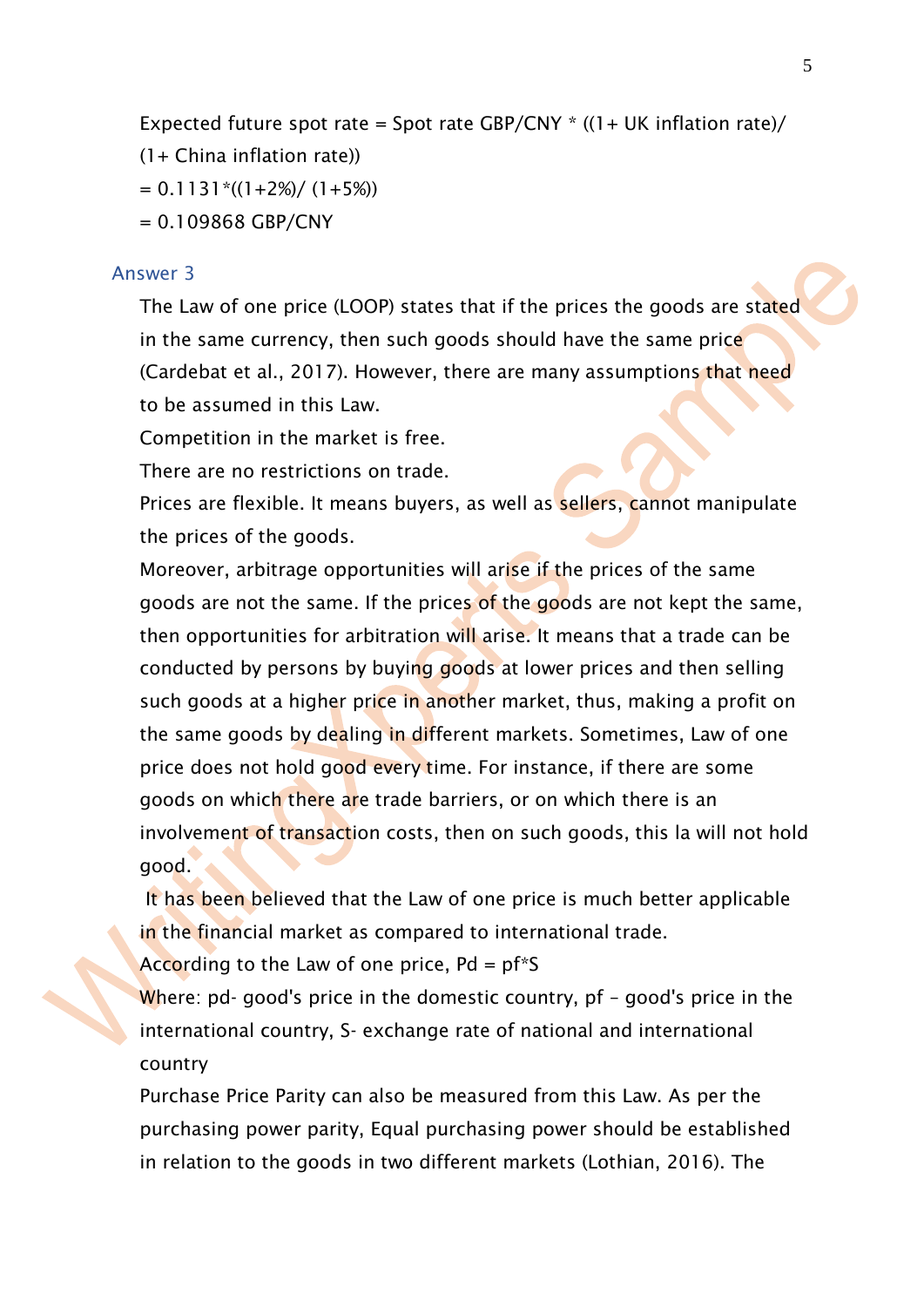purchase price parity should be maintained between two nations so as to keep the principle of one price in contempt of the differences in currencies.